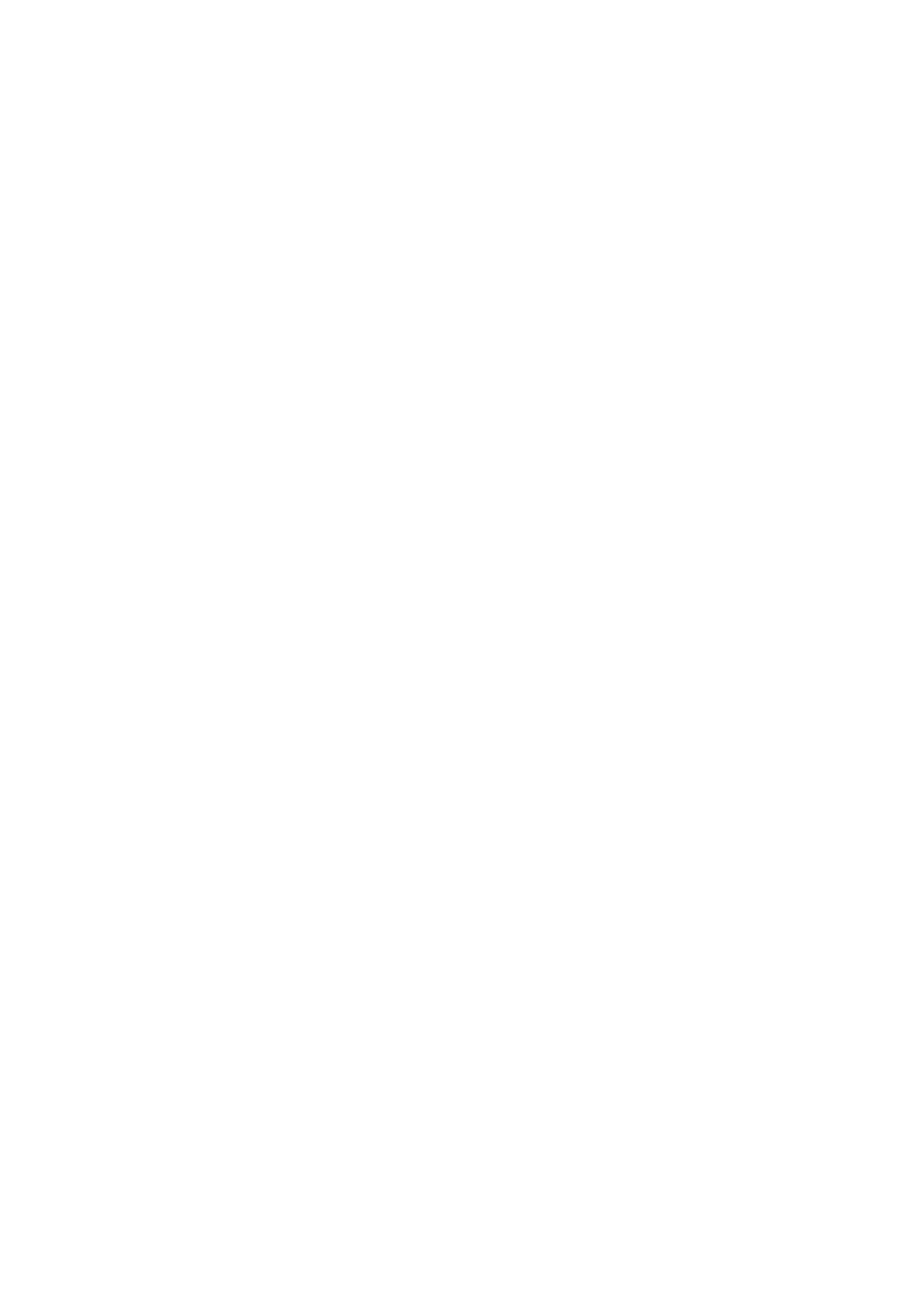incubated at 37°C overnight for the growth of pathogenic bacteria, which were identified according to the standard method used for bacteria and concomitantly for fungi (Figs. 1 and 2). Antibiotic susceptibility tests of isolated bacteria were done according to Clinical Laboratory Standard Institute guidelines, as described by Mishra et al. and Rath et al. [12,13]. Standard antimicrobial discs (HiMedia, Mumbai) used for *S. aureus* were amikacin, amoxyclav, chloramphenicol, ciprofloxacin, cotrimoxazole, gentamicin, levofloxacin, linezolid, oxacillin, and vancomycin. Antimicrobial discs used for P. aeruginosa were amikacin, amoxyclav, ceftriaxone, ciprofloxacin, ceftazidime, gentamicin, piperacillin, netilmicin, ofloxacin, and tobramycin.

#### **Antibiotic sensitivity and detection of MRSA**

The standard MTCC number 7443 strain and all the isolated *S. aureus*  strains were subjected to antibiotic sensitivity tests with antibiotics, by the Kirby-Bauer method (disc diffusion) detailed previously.

#### **Identification of fungi**

Direct microscopic examination of cotton swabs with samples was carried out by mounting sample lots treated with 1–2 drops of 10– 20% KOH for 15–30 min. Each specimen was inoculated on two sets of Sabouraud dextrose agar slopes, one set with chloramphenicol, and the other set with cycloheximide (chloramphenicol - 0.05 mg/ mL and cycloheximide - 0.5 mg/mL). Cultures were incubated at room temperature for 4–6 weeks and were observed regularly for possible growth. Fungal isolates were identified on the basis of duration of growth and surface morphology of colonies, as well as pigment production on the reverse and microscopic examination of hyphae in lacto phenol cotton blue preparation [13].

#### **RESULTS**

From 621 collected samples, 509 bacterial and fungal colonies grew on agar plates, and no microbial growth was seen with 112 samples. There were 468 bacterial and 41 fungal isolates in total. The most common causal bacteria isolated were 250 isolates of *S. aureus* with and 74 isolates of *P. aeruginos*a; and 98 isolates of *S. aureus* were MRSA. Of 509 samples, isolated bacteria were in decreasing order (with number of isolated strains): *Staphylococcus aureus* (250) > *P. aeruginosa* (74) > *Acinetobacter baumannii* (48) > *Escherichia coli* (24) *> Klebsiella pneumoniae* (20)> *Enterobacter aerogenes* (18) > *Proteus vulgaris* (15) > *Citrobacter* sp. (10) > *Enterococcus faecalis* (09). Fungi accounted for 13 isolates of *A. niger* and 28 isolates of *C*. *albicans* from 509 growthyielding samples (Table1).

Antibiograms of the most common bacteria, *P. aeruginosa* and *S. aureus*  (other than MRSA) were presented. The susceptibility rate of *P. aeruginosa* to tobramycin 10 µg/disk had 91%, followed by ciprofloxacin 5 µg/disk 79% and piperacillin 100 µg/disk 77% and 100% *S. aureus* isolates were susceptible to vancomycin 30 µg/disk, followed by 88% to levofloxacin 5 µg/disk and 77% isolates to amoxyclav 30 µg/disk. Thus, all isolated strains of MRSA were multidrug resistant (MDR) (Fig. 3). With a cohort of 98 MRSA strains, the minimum inhibitory concentration (MIC) range against oxacillin was 16–512 µg/mL, the MIC range of methicillinsensitive *S. aureus* was 1–4 µg/mL. These MIC values confirmed the presence of MRSA strains, as the breakpoint for being resistant to oxacillin was ≥4 µg/mL (Table 2 and 3).

The antifungal susceptibility rate of *A. niger* to amphotericin B (AMB) was 82%, followed by liposomal AMB 75% and itraconazole (ITC) 63%, voriconazole (VRC) 55%, posaconazole (POS) 48%, and caspofungin (CPF) 32%; similarly, susceptibility rate of *C. albicans* to AMB was 86%, followed by liposomal AMB 77% and ITC 69%, VRC 62%, POS 57%, and CPF 49% resistance (Fig. 4, Table 4).

### **DISCUSSION**

MDR strains of MRSA and *P. aeruginosa* had emerged nosocomially, as post-operative infection in orthopedic surgery patients. Obviously, the nosocomial emergence of MDR strains of bacteria is basically associated with substantial morbidity, increased the length of hospital stay and

**Table 1: Growth of bacteria in cultures of wound swabs of patients admitted to orthopedic wards**

| <b>Organisms</b>        | <b>MTCC</b> strain<br>number | <b>Total isolates</b><br>$n=509(100)$ |
|-------------------------|------------------------------|---------------------------------------|
| <i>Enterococcus</i> sp. | 439                          | 09 (01.76)                            |
| <b>MRSA</b>             |                              | 98 (19.25)                            |
| <b>MSSA</b>             | 7443                         | 152 (29.86)                           |
| A. baumannii            | 1425                         | 48 (09.43)                            |
| Citrobacter sp.         | 1658                         | 10 (01.96)                            |
| E. aerogenes            | 2990                         | 18 (03.53)                            |
| E. coli                 | 443                          | 24 (04.71)                            |
| Klebsiella sp.          | 2275                         | 20 (03.92)                            |
| P. vulgaris             | 1771                         | 15 (02.94)                            |
| P. aeruginosa           | 1688                         | 74 (14.53)                            |
| A. niger                | 872                          | 13 (02.55)                            |
| C. albicans             | 1425                         | 28 (05.50)                            |

MRSA: Methicillin-resistant *Staphylococcus aureus*, MSSA: Methicillin-sensitive *Staphylococcus aureus*, the standard strain, percent values are in parenthesis, n or total isolates=509, from the total 621 samples; the rest 112 samples had no growth. *P. aeruginosa: Pseudomonas aeruginosa, A. niger: Aspergillus niger, E. coli: Escherichia coli, E. aerogenes: Enterobacter aerogenes, P. vulgaris: Proteus vulgaris, A. baumannii: Acinetobacter baumannii, C. albicans: Candida albicans*

**Table 2: Antibiogram of resistance** *S. aureus* **and** *P. aeruginosa*

| <b>Antibiotics</b> | <i>S. aureus</i> | P. aeruginosa |
|--------------------|------------------|---------------|
| Ac                 | 39               | 26            |
| Ak                 | 23               | 28            |
| Cf                 | Nd               | 24            |
| Ch                 | 29               | Nd            |
| Cot                | 34               | Nd            |
| Cp                 | 38               | 21            |
| Cz                 | Nd               | 32            |
| Ge                 | 25               | 36            |
| Le                 | 12               | Nd            |
| Lz                 | 32               | Nd            |
| Ne                 | Nd               | 25            |
| 0f                 | Nd               | 35            |
| 0x                 | 42               | Nd            |
| Pi                 | Nd               | 23            |
| Tb                 | Nd               | 09            |
| V                  | $\mathbf{0}$     | Nd            |

Antibiotic in µg/disc: Ac: Amikacin 30, Ak: Amoxyclav 30, Cf: Ceftriaxone 30, Ch: Chloramphenicol 30, Cp: Ciprofloxacin 5, Cot: Cotrimoxazole 25, Cz: Ceftazidime 30, Ge: Gentamicin 10, Le: Levofloxacin 5, Lz: Linezolid 30, Ne: Netilmicin 30, Of: Ofloxacin 5, Ox: Oxacillin 1, Pi: Piperacillin 100, Tb: Tobramycin 10, V: Vancomycin 30, Nd: Not done. *P. aeruginosa: Pseudomonas aeruginosa, S. aureus: Staphylococcus aureus*

**Table 3: Detection of MRSA and MSSA isolates based on MIC values from the presence of oxacillin in 12×8 µl plates**

| Well           | Oxacillin $(\mu g/mL)$ | <b>Number of isolates</b> |            |
|----------------|------------------------|---------------------------|------------|
|                |                        | $MRSA = 98$               | $MSSA=152$ |
| 1              | 0                      | 98                        | 152        |
| $\overline{2}$ | ≤0.25                  |                           |            |
| 3              | 0.5                    |                           |            |
| $\overline{4}$ |                        |                           | 68         |
| 5              | 2                      |                           | 36         |
| 6              | 4                      |                           | 48         |
| 7              | 8                      |                           |            |
| 8              | 16                     | 12                        |            |
| 9              | 32                     | 18                        |            |
| 10             | 64                     | 20                        |            |
| 11             | 128                    | 22                        |            |
| 12             | $\geq$ 256             | 26                        |            |

The oxacillin stock solution, 512 µg/mL was serially diluted at each successive well, from the 12<sup>th</sup> well for a final concentration of 0.25 µg/mL oxacillin at the 2nd well was obtained; –, no growth. MRSA: Methicillin-resistant *Staphylococcus aureus*, MSSA: Methicillin-sensitive *Staphylococcus aureus*, MIC: Minimum inhibitory concentration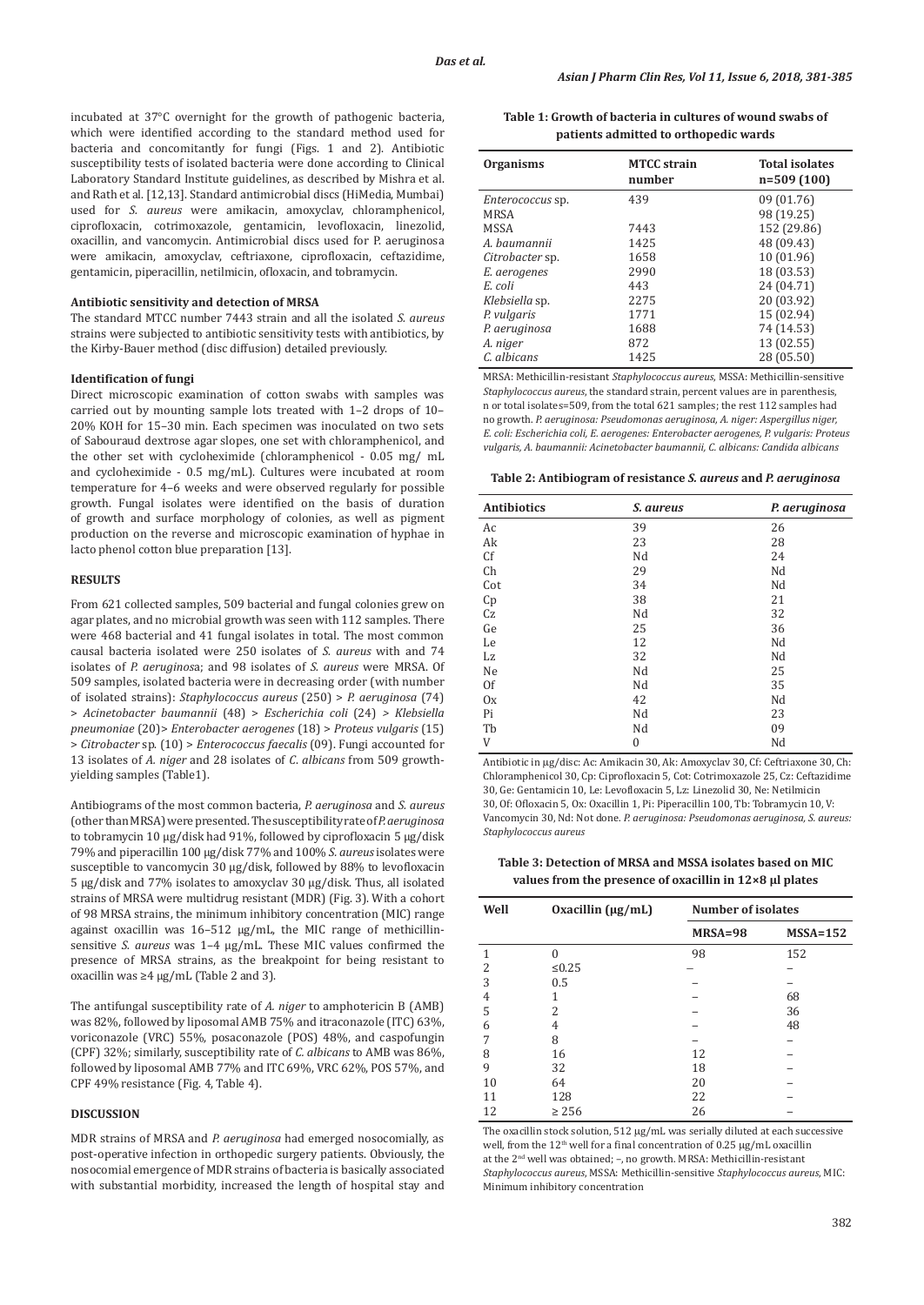**Table 4: Antifungal agents used against** *A. niger* **and** *C. albicans*

| Antifungal | A. niger | C. albicans |
|------------|----------|-------------|
| AMB        | 82       | 86          |
| $1 - AMB$  | 75       | 77          |
| ITC        | 63       | 69          |
| <b>VRC</b> | 55       | 62          |
| POS        | 48       | 57          |
| <b>CPF</b> | 32       | 49          |

Antifungal agents: AMB: Amphotericin B, l- AMB: Liposomal AMB, ITC: Itraconazole, VRC: Voriconazole, POS: Posaconazole, CPF: Caspofungin. *A. niger: Aspergillus niger, C. albicans: Candida albicans*



**Fig. 1: Methicillin-resistant** *Staphylococcus aureus* **on MeReSa chromogenic agar**



**Fig. 2:** *Candida albicans* **in potato dextrose agar media**

a higher incidence of amputation and graft removal, particularly in orthopedic surgery patients. Thus, greater emphasis on pre-operative screening protocols for colonization of these pathogens should be considered, accordingly for infection control measures aggressively, with minor alteration of pre-operative prophylactic antimicrobial uses; and meticulous post-operative surveillance for MRSA infection is a dire necessity for this superbug of health domain. Antimicrobial treatment should include empiric coverage for MRSA in institutions where MRSA is endemic. It was found that in a study from Serbia, S*. aureus* was recorded as the most frequently isolated pathogen from SSIs isolated pathogens of which 43.7% were MRSA; 81.5% *P. aeruginosa* strains were resistant to fluoroquinolones and carbapenems [14]. A prolonged pre-operative hospital stay with exposure to a hospital environment had been shown to increase the risk from SSI wound contamination [15]. It was also reported a higher rate of SSI in patients with a prolonged pre-operative hospital stay. Indeed, prolonged pre-operative hospital stay leads to colonization with antimicrobial resistant microorganisms by providing increased opportunity for ultimate bacterial colonization [16]. Eventually, this may to lead septicemia/bacteremia that may to lead to amputation in the absence of emulating control required for MDR bacteria.

In the present study, *S. aureus* was predominant in surgical sites, followed by *P. aeruginosa* and *Klebsiella* sp., while, *E. coli*, *Citrobacter,* and *Proteus* sp. were too isolated from surgical sites, corroborating another report [17]. Many studies have reported *S. aureus* as the most common isolate from the post-operative wound infection [18]. Furthermore, the incidence of isolated Gram-negative bacteria in surgical wounds can be attributed to be acquired from patient's normal endogenous microflora [18].

In 5 years study from Saudi Arabia, of total 830 patients, 29.11% MRSA, 21.5% *Acinetobacter* sp., 18.9% *Pseudomonas* sp., and 17.7% *Enterococcus* sp. were recorded. Emergency surgical procedures carried the greatest risk with *Staphylococcus* sp. and *Acinetobacter*  sp. being the most common infecting bacteria from treatments of dirty wounds. Similar to MRSA, methicillin-resistant *Staphylococcus epidermidis* strains were reportedly frequently nosocomially in orthopedic wards [19,20]. Resistant Gram-negative forms of bacteria were increasingly prevalent in hospitals and communities [20]. As known, tibial plateau fractures are challenging of treatment due to the high incidence of post-operative infections. A retrospective review was undertaken to identify all patients with tibial plateau fractures over a 10-year period (2003–2012), who underwent open reduction internal fixation. MRSA was the most common species [21]. This study demonstrated that most of these pathogens isolated from clinical samples were MDR, and those are potentially enough to destroy the clinical totem pole of a hospital and to precipitate devastating episodes in the community. As analyzed, suppurative infections are one of the major problems of health, as MDR bacteria could attack several organs such as lungs, heart, and kidneys, through BSI [22,23].

## **CONCLUSION**

This surveillance was undertaken for a revision of the antimicrobial stewardship program especially for surgical episodes; the rising concern from frequent SSIs reports in patients attending the orthopedic department with a newer prophylaxis module. A revised antimicrobial stewardship program would reduce nosocomial spread of virulent strains of bacteria, as well as morbidity including the cost of hospitalization. MRSA and *P. aeruginosa* were leading causatives of postoperative infection in orthopedic wounds. Antimicrobial treatment should be revised in empiric coverage for surgical wounds, in view of shenanigans of both pathogens.

# **ACKNOWLEDGMENTS**

This work, R.N. Padhy (RNP) is PI; M. P. Mishra and S. N. Rath were supported as JRFs by a major research project on "Development of standardized herbal extracts against urinary tract bacterial infection" (Grant no. BT/PR8214/PBD/17/863/2013), from the Department of Biotechnology, Government of India, New Delhi.

# **AUTHORS CONTRIBUTION**

PBD, conducted the clinical study, MPM and SNR helped PBD in microbiological study, RNP directed the work holistically in which PBD and SNR wrote the draft copy of the paper. All authors approved the manuscript.

#### **CONFLICT OF INTEREST**

The authors have no conflict of interest.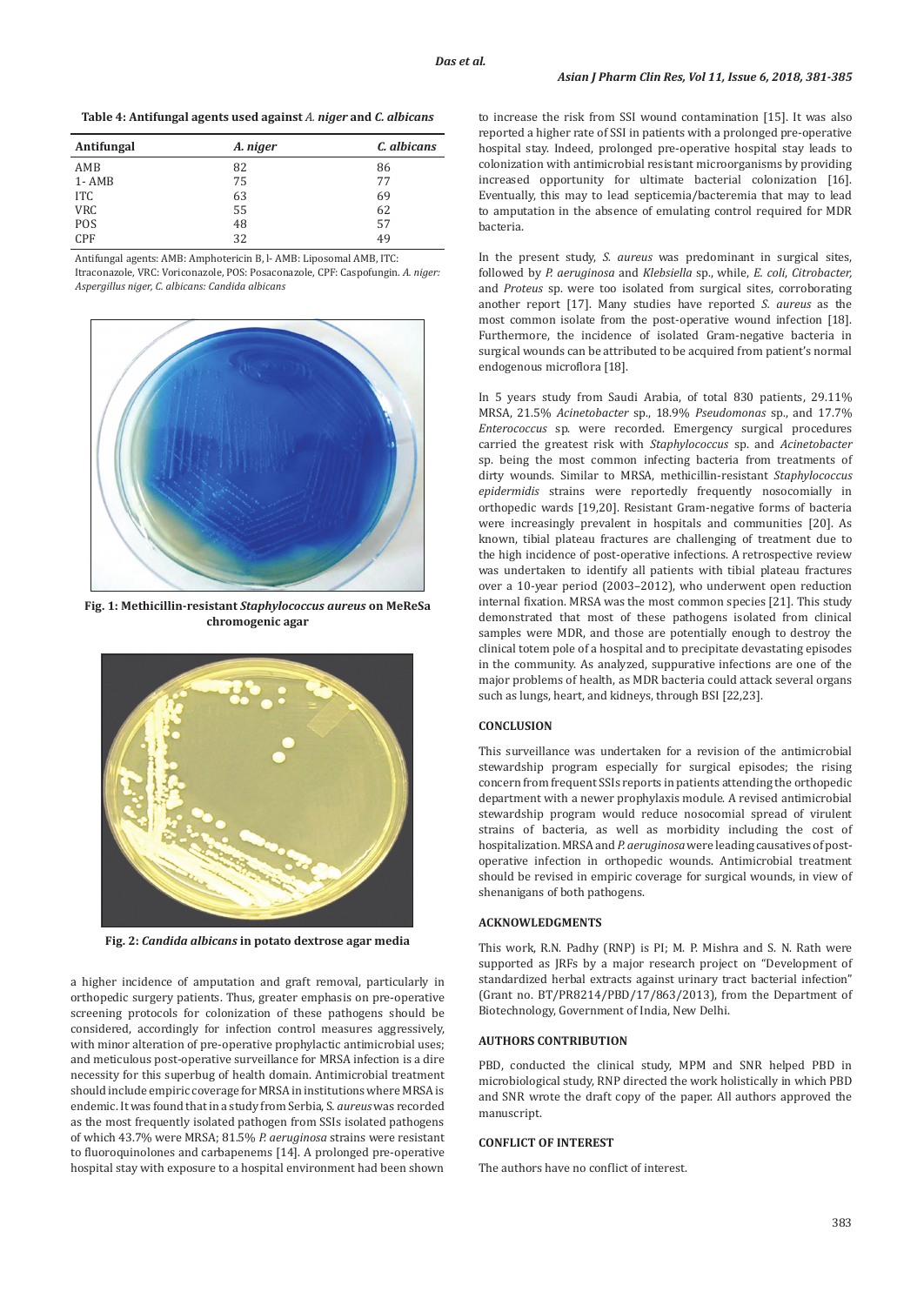





**Fig. 4: Antifungal agents used against fungi,** *Aspergillus niger* **and** *Candida albicans***. Antifungal agents: AMB: Amphotericin B; l-AMB: Liposomal AMB, ITC: Itraconazole, VRC: Voriconazole, POS: Posaconazole, CPF: Caspofungin**

# **REFERENCES**

- 1. WHO. Prevention of Hospital Acquired Infections: A Practical Guide. Malta: Department of Communicable Disease, Surveillance and Response; 2002. Available from: http://www.who.int/csr/resources/ publications/whocdscsreph200212.pdf. [Last accessed on 2010 Jul 20].
- 2. Endalafer N, Gebre-Selassie S, Kotisso B. Nosocomial bacterial infections in a tertiary hospital in Ethiopia. J Infect Prev 2011;12:38-43.
- 3. Napolitano MN. Perspectives in surgical infections: What does the Future hold? Surg Infect 2010; 11:111-23.
- Datta R, Huang SS. Risk of infection and death due to methicillinresistant *Staphylococcus aureus* in long-term carriers. Clin Infect Dis 2008;47:176-81.
- 5. Wisplinghoff H, Bischoff T, Tallent SM, Seifert H, Wenzel RP, Edmond MB. Nosocomial bloodstream infections in US hospitals: Analysis of 24,179 cases from a prospective nationwide surveillance study. Clin Infect Dis 2004;39:309-17.
- Nguyen D, MacLeod WB, Cam PD, Cong QT. Incidence and predictors of surgical-site infections in vietnam. Infect Control Hosp Epidemiol 2001;22:485-93.
- 7. Whitehouse JD, Friedman ND, Kirkland KB, Richardson WJ, Sexton DJ. The impact of surgical-site infections following orthopedic surgery at a community hospital and a university hospital: Adverse quality of life, excess length of stay, and extra cost. Infect Control Hosp Epidemiol 2002;23:183-9.
- 8. Pittet D. Compliance with hand disinfection and its impact on hospitalacquired infections. J Hosp Infect 2001;48 Suppl A: S40-6.
- 9. Tammelin A, Ljungqvist B, Reinm¨uller B. Comparison of three distinct surgical clothing systems for protection from air-borne bacteria: a prospective observational study. Patient Saf Surg 2012;15:23.
- 10. Dubey D, Rath S, Sahu MC, Patnaik L, Debata NK, Padhy RN.

Surveillance of infection status of drug resistant *Staphylococcus aureus* in an Indian teaching hospital. Asian Pacif J Trop Dis 2013;3:133-42.

- 11. Rath S, Padhy RN. Surveillance of acute community acquired urinary tract bacterial infections. J Acute Dis 2015;3:186-95.
- 12. Mishra MP, Debata NK, Padhy RN. Surveillance of multidrug resistant uropathogenic bacteria in hospitalized patients in Indian. Asian Pac J Trop Biomed 2013;3:315-24.
- 13. Rath S, Panda M, Sahu MC, Padhy RN. Bayesian analysis of two diagnostic methods for paediatric ringworm infections in a teaching hospital. J Mycol Med 2015;25:191-9.
- 14. Starčević S, Munitlak S, Mijović B, Mikić D, Suljagić V. Surgical site infection surveillance in orthopedic patients in the military medical academy, belgrade. Vojnosanit Pregl 2015;72:499-504.
- 15. Lilani SP, Jangale N, Chowdhary A, Daver GB. Surgical site infection in clean and clean-contaminated cases. Indian J Med Microbiol 2005;23:249-52.
- 16. Patel SM, Patel MH, Patel SD, Soni ST, Kinariwala DM, Vegad MM. Surgical site infections: Incidence and risk factors in a tertiary care hospital, Western India. Nat J Community Med 2012;3:193-6.
- 17. Mahesh CB, Shivakumar S, Suresh BS, Chidanand SP, Vishwanath Y. A prospective study of surgical site infections in a teaching hospital. J Clin Diagn Res 2010;4:114-9.
- 18. Malik S, Gupta A, Singh KP, Agarwal J, Singh M. Antibiogram of aerobic bacterial isolates from post-operative wound infections at a tertiary care hospital in India. J Infect Dis Antimicrob Agents  $2011 \cdot 28 \cdot 45 - 52$
- 19. Al-Mulhim FA, Baragbah MA, Sadat-Ali M, Alomran AS, Azam MQ. Prevalence of surgical site infection in orthopedic surgery: A 5-year analysis. Int Surg 2014;99:264-8.
- 20. Uçkay I, Pittet D, Vaudaux P, Sax H, Lew D, Waldvogel F, *et al.* Foreign body infections due to *Staphylococcus epidermidis*. Ann Med